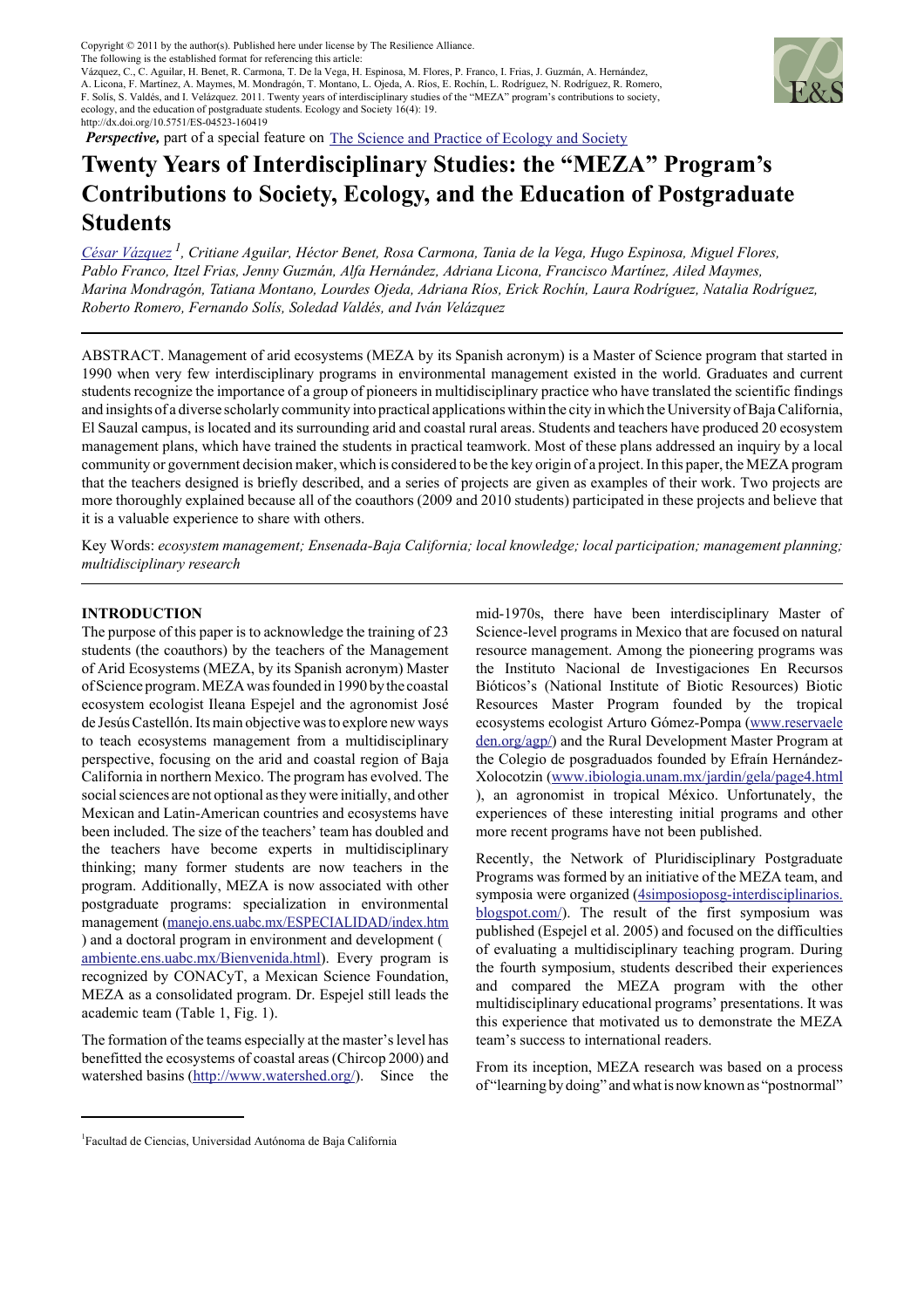## **Table 1.** MEZA Teachers.

|                               | Teachers                                                         | Academic Areas                                                                                           |
|-------------------------------|------------------------------------------------------------------|----------------------------------------------------------------------------------------------------------|
| <b>FOUNDERS, MAIN GROUP</b>   |                                                                  |                                                                                                          |
| Sciences School               |                                                                  |                                                                                                          |
|                               | Claudia Leyva                                                    | Environmental education                                                                                  |
|                               | Roberto Martínez                                                 | Wildlife management                                                                                      |
|                               | Evarista Arellano                                                | Genotoxicity, public health                                                                              |
|                               | Patricia Aceves                                                  | Cultural landscape                                                                                       |
|                               | Ricardo Eaton                                                    | Environmental project                                                                                    |
|                               | Gorgonio Ruíz                                                    | Ecology and biodiversity                                                                                 |
|                               | Guillermo Aramburo                                               | Urban planning                                                                                           |
|                               | Ileana Espejel                                                   | Coastal zone management, regional planning                                                               |
| Marine Sciences School        |                                                                  |                                                                                                          |
|                               | Jose Luis Fermán                                                 | Coastal zone management, regional planning                                                               |
|                               | Concepción Arredondo                                             |                                                                                                          |
|                               | Alejandro García                                                 |                                                                                                          |
|                               | Georges Seingier                                                 |                                                                                                          |
| <b>ALL TIMES COMPANIONS</b>   |                                                                  |                                                                                                          |
| Sociology and Business School |                                                                  |                                                                                                          |
|                               | Nelly Calderón de la Barca                                       | Antropology, sociology, comunication                                                                     |
|                               | Alejandra Sánchez                                                |                                                                                                          |
|                               | Concepción Martínez                                              |                                                                                                          |
|                               | Sheila Delhumeau                                                 |                                                                                                          |
|                               | Lourdes Camarena                                                 |                                                                                                          |
|                               | Lilia Alemán                                                     |                                                                                                          |
| Oceanography Institute        |                                                                  |                                                                                                          |
|                               | Leopoldo Mendoza                                                 | Water treatment, geohidrology, ecology of marine ecosystems                                              |
|                               | <b>Walter Daessle</b>                                            |                                                                                                          |
|                               | Gabriela Montaño                                                 |                                                                                                          |
|                               | Other Institutions (CICESE, COLEF) or Freelance                  |                                                                                                          |
|                               | Anamaria Escofet                                                 | Ecology (ecophysiology, populations, communities, marine ecology, landscape ecology, and<br>landscaping) |
|                               | Nora Marijena                                                    |                                                                                                          |
|                               | Stephen Bullock                                                  |                                                                                                          |
|                               | Martín Escoto                                                    |                                                                                                          |
|                               | Jesús Serrano                                                    |                                                                                                          |
|                               | Rosa Contreras                                                   |                                                                                                          |
|                               | Hugo Riemann                                                     |                                                                                                          |
| <b>THESIS ADVISORS</b>        |                                                                  |                                                                                                          |
|                               | Institutions mainly from Mexico and USA (California and Arizona) |                                                                                                          |
|                               |                                                                  | Number of thesis directors or Mainly ecosystem management proposals plus many other topics               |
|                               | codirectors                                                      |                                                                                                          |

sciences (PNS; ISEE et al. 2008). As a result of such pragmatic formation, the MEZA ecosystem management plans and most recent theses have been developed with stakeholders and members of the "ejidos" (communal lands in Mexico;

**Fig. 1.** MEZA teachers and students of several teams.



www.diputados.gob.mx/LeyesBiblio/pdf/13.pdf), fishing cooperatives, private landowners, and local governments to solve a perceived problem. Students have learned at MEZA that most environmental problems can only be solved when they are socially perceived. In general, MEZA research starts by identifying effects, not causes (Diamond 1983), and involves searching for multiple causes, and relating them to possible solutions, instead of a single cause.

The study and management of ecosystems and sustainable development has led to multidisciplinary approaches (e.g., Quinlan and Scogings 2004, Chávez-Cortés and Chávez-Cortés 2006, Tamayo y Tamayo 2011), and teams were constructed as represented during the transdisciplinary process (Morse et al. 2007; Fig. 2). Integrated research commonly refers to a process of coordinated, collaborative, or combined inquiry that develops sharing, creation, and synthesis of knowledge among disciplines, researchers, and the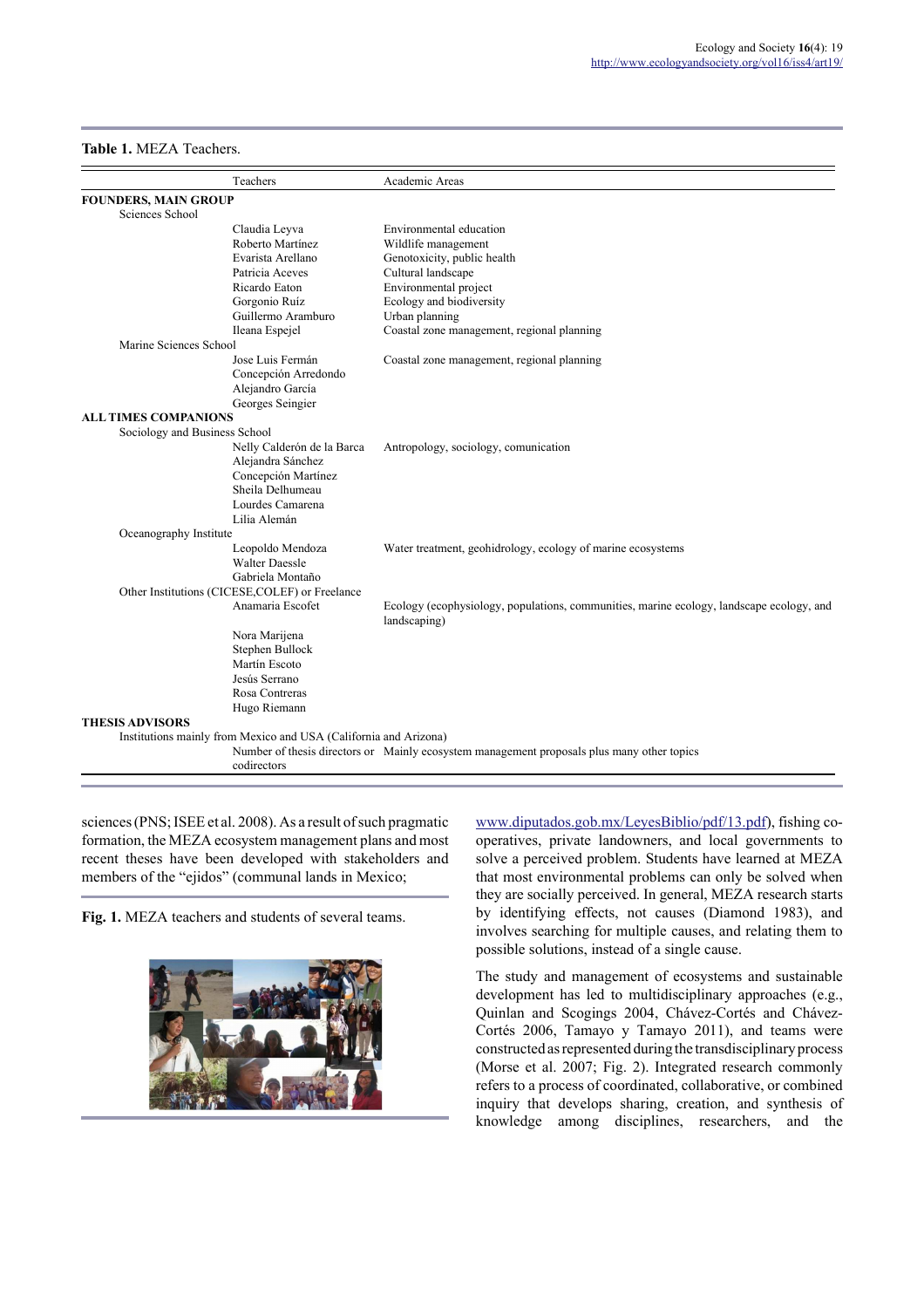community or the stakeholders who need the environmental problem solved (Morse et al. 2007).

**Fig. 2.** Comparison among three types of multidisciplinary studies (taken from I. Espejel lessons).



MEZA teaches ecosystem management planning in a "learn by doing" process while forming interdisciplinary teams and transdisciplinary communities. The process starts by acknowledging that MEZA students have a two-year scholarship, funded by Mexican taxes. When people from an ejido require studies, students and teachers have the ability to work on the required research. It is necessary to understand two perspectives. First, for the society and stakeholders who need the scientific study, the work performed by MEZA is free. However, students receive a scholarship and teachers a salary, both of which are funded by taxes paid by the people requesting the research. Therefore, students become aware of their responsibility and the community realizes the actual value of the proposed recommendations.

#### **MEZA PROGRAM CURRICULA**

At the Master of Science level, multidisciplinary teaching and thesis projects are possible, especially in the environmental planning arena; two years is sufficient to develop multidisciplinary training and an ecosystem management plan but not a long-term community compromise.

Groups of 12 to 17 students of the most diverse disciplines, for example, administrators, biologists, designers, educators, economists, engineers, oceanographers, sociologists, are formed. These multidisciplinary groups consist of students of comparable age and region of origin, and are gender diverse. The first year involves learning teamwork through courses intended to provide the key knowledge in ecological and social sciences, which are considered to be the basis for ecosystem management. The students also learn other environmental science tools, such as biostatistics, qualitative techniques, geographic information systems, environmental impact, and regional planning methodologies (Table 2). In this phase, the elaboration of an ecosystem management plan acts to unify the student and teacher groups. Notably, from the start and in accordance with Pickett et al. (2007), students are taught to answer the questions asked by society (important questions), not by the student or his/her teacher (interesting questions). At the end of the first semester, the multidisciplinary group is transformed into an interdisciplinary team. At the end of the first year, the ecosystem management plan is delivered to the petitioner; the plan provides a series of solutions (projects) that should be implemented in the transdisciplinary community. This project phase is considered the main success of the MEZA group in translating multidisciplinary science theory into practice.

During the second year, students concentrate on preparing an individual thesis in collaboration with a committee composed of three to five professors from diverse disciplines. It is the student's responsibility, helped by his/her advisor, to maintain multidisciplinary thinking within the thesis committee. Initially, the selection of experts in multidisciplinary thinking was not possible because the teachers were also being trained, but currently, the MEZA program prefers to select advisors with this type of expertise. A multidisciplinary approach requires flexibility, so only four courses and three thesis seminars are mandatory, whereas the rest are optional. The individualized program design is based on a tutor, who is a multidisciplinary-trained advisor, and a thesis director.

In this paper, our objective is to describe in detail the results of the first year phase. We will present some examples of MEZA's contributions to the management of arid-coastalurban ecosystems and the well-being of local people.

# **ECOSYSTEM MANAGEMENT PLANS**

Any ecosystem management plan is understood through the complexity of the three spheres of sustainable development (Fig. 3), and this framework is intended as an integrated objective that can be achieved by the reconciliation of economic goals, social needs, and natural components (Montoya et al. 2009). Each sphere has more spheres within it: social (cultural, administrative, legal, political, etc.), economic (the projects are mainly microeconomic within a macroeconomic context and also include technological issues), and natural (biotic and abiotic). Because the ecosystem management plan is based on an issue presented by a community or stakeholder (first level in Fig. 3), the problem must be reformulated by the multidisciplinary student group, considering their disciplines and capabilities. At this stage, students think about the problem according to their disciplinary training, substantial interaction and discussions occur in class, and many questions emerge around the other "unknown" spheres. In this phase, students discover that there are other ways of solving the problem based on different disciplines. When this happens, interdisciplinary thinking arises (second level in Fig. 3). At this time, students and teachers interact with the community and learn ethnographic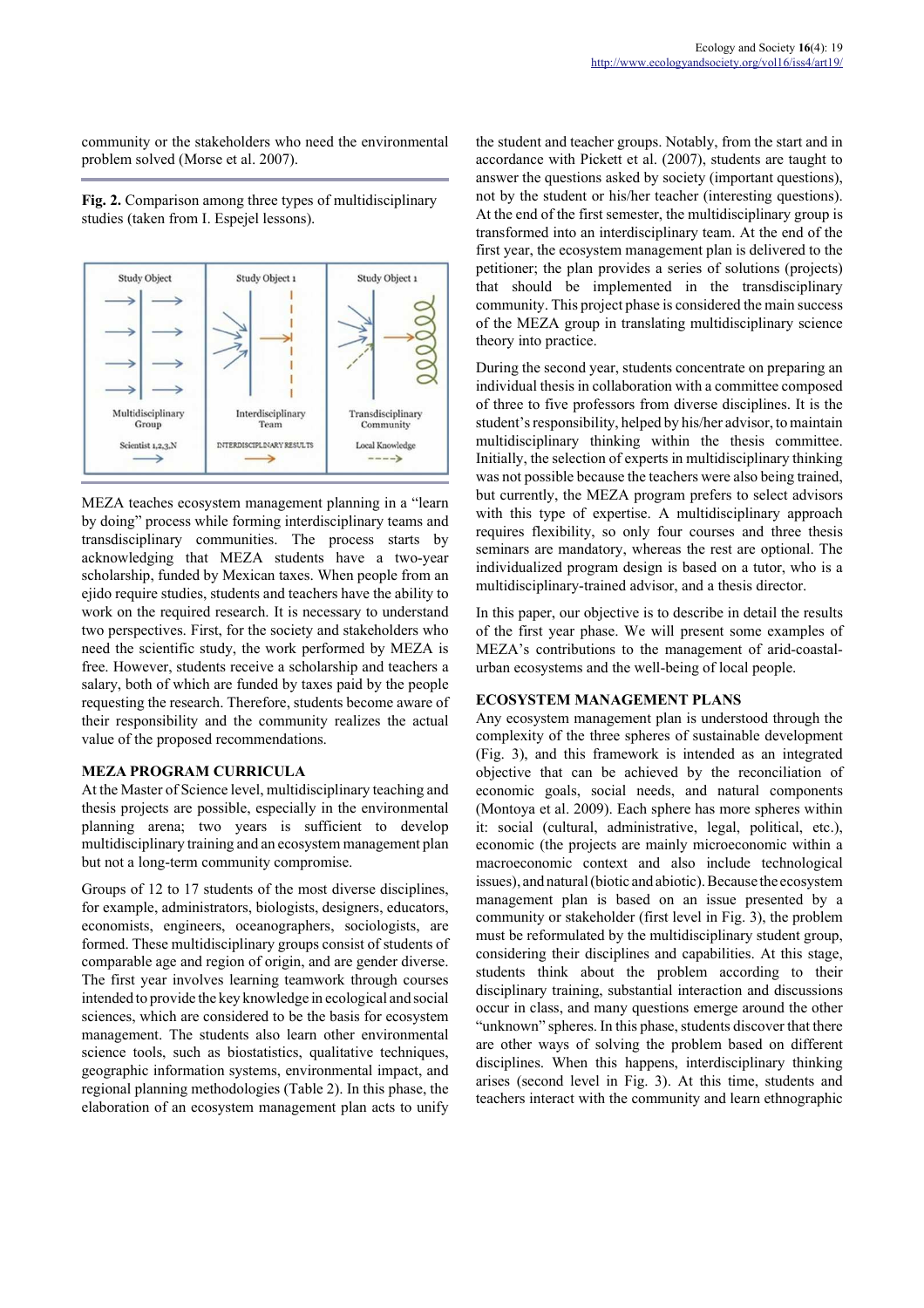| Teachers                                           | First year                                                        |                                                     | Second year                                         |                 |
|----------------------------------------------------|-------------------------------------------------------------------|-----------------------------------------------------|-----------------------------------------------------|-----------------|
|                                                    | Semester 1                                                        | Semester 2                                          | Semester 3                                          | Semester 4      |
| Ileana Espejel                                     | Ecology, integration                                              | Ecosystem Management                                |                                                     |                 |
| Jesús Serrano<br>Gabriela Montaño<br>Claudia Leyva | Ecology, landscape<br>Ecology, ecosystems<br>Ecology, communities | Thesis workshop                                     |                                                     |                 |
| Roberto Martinez                                   | Ecology, terrestrial interactions                                 |                                                     | optional lectures related<br>to individual research |                 |
| Anamaria Escofet                                   | Ecology marine interactions                                       |                                                     |                                                     | Thesis workshop |
| Nora Marijena                                      | Ecology, populations                                              | Optional lectures related to<br>individual research |                                                     |                 |
| Martín Escoto                                      | Ecology, organisms                                                |                                                     |                                                     |                 |
| Evarista Arellano                                  | <i>Biostatistics</i>                                              |                                                     |                                                     |                 |
| Patricia Aceves                                    | Social Sciences Techniques                                        |                                                     |                                                     |                 |
| Ricardo Eaton                                      | <b>Project Preparation</b>                                        |                                                     |                                                     |                 |
| Jose Luis Fermán                                   |                                                                   |                                                     | Thesis workshop                                     |                 |

#### **Table 2.** Study plan of MEZA program.

techniques (third level in Fig. 3). An interesting result is the surprise when individual students' findings are compared with the commentary, perception, and knowledge of the other students. At this moment in the process of the ecosystem management educational project, there is reconciliation between rationalism and empiricism (Bunge 1960) because the scientists prove their knowledge in the real world and obtain new information, as mentioned by Morse et al. (2007). The second and third levels are repeated constantly during the first and second semesters until there is cooperation between the natural and social sciences paradigms.

One of the most interesting results during this phase is that environmental education occurs for all participants. According to teacher Espejel, the community learns about the knowledge of others; "the transformation phase, when we [social and natural scientists] become more humble to the local knowledge and local people learn what scientists have to say. At this stage, scientists must ensure that the scientific knowledge published in English or Spanish is understandable." Therefore, during the twenty years of the program, students have had to translate all of the necessary scientific knowledge to a common understandable language (e.g., Fig. 4). This environmental education has not yet been evaluated, but not only have we heard from local people how these projects helped them initiate change in their communities, government stakeholders have mentioned how they have incorporated the ideas into their plans.

The main result is not only the discussion and development of conclusions about the problem, it is the construction of a useful ecosystem management plan required for funding institutions. Most people in the communities expect one solution to their problem; however, the multidisciplinary educational process provides multiple possible solutions. Therefore, the ecosystem management plan consists of producing a series of diverse

projects and "instructions." For instance, these may be ideas for environmental businesses, recommendations for mitigating environmental problems, protected areas, wildlife management area designs, special environmental education programs, maps, GIS, flora and fauna lists, laws and bylaws interpreted in communication clusters, even address books, phone or e-mail directories of key people to contact in the intricate bureaucracy to obtain permits.

The convergence point (fourth level in Fig. 3) occurs when the student-teacher teams introduce to the community and/or stakeholders their ideas of how to solve the problem. At this moment the users of the ecosystem management plan express whether the proposed plan solves their problem or state that it was not what they expected from the academics and students. Teachers have mentioned that this could happen, even if these users participated in the process; an example given was a case with the Paipai Indian community for which the problem could not be solved because its origin was long in the past. Whatever the result, the new interaction could provide a new starting point from which the work can be continued by another group.

A series of successful projects in the urban-suburban and rural ecosystems of Ensenada were selected as examples. Also other ecosystem management plans are available in Spanish (http:// meza.ens.uabc.mx/ProductividadEST.htm).

## **THE CHALLENGE: GREEN AREAS IN AN ARID COASTAL CITY**

Three ecosystem management plans dealt with a proposal to improve the greening of a semiarid city, in qualitative and quantitative terms. There is a lack of green areas in arid and semiarid cities in developing countries and Ensenada is not an exception. It has 65 parks representing 60.76 ha, which amounts to only 1.52 m² per inhabitant. There is a 7.48 m²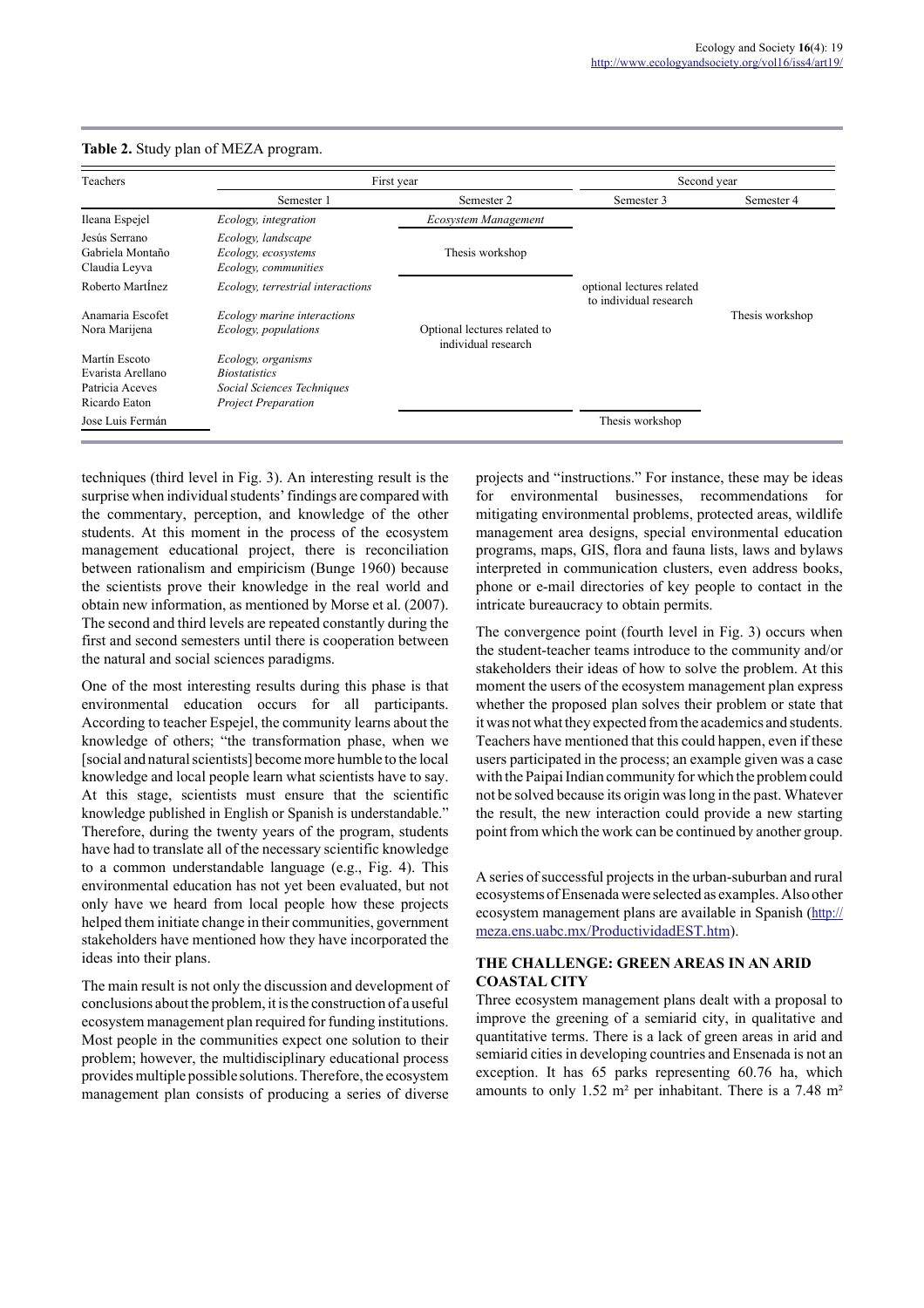

**Fig. 3.** Diagram showing the dynamics among all participants when elaborating an ecosystem management plan. The first phase of MEZA program (first two semesters).

deficit of green area per inhabitant (according to Agenda 21, http://agenda21ens.cicese.mx/agenda21local.htm). The Municipal Planning and Research Institute of Ensenada (IMIP)

**Fig. 4.** Comic depiction of laws on native plants.



asked the MEZA teachers to propose ways to improve the green area indicators for the city. For this purpose, the city polygon was treated as an ecosystem with social, physical, and biotic areas, as described by Nilon et al. (2003). The proposal was divided into two categories: parks, with exotic species and infrastructure for recreation and services, and natural areas

of native vegetation, which consisted of chaparral and coastal sage scrub in remnants within the city and ephemeral streams, "arroyos," that crisscrossed the city and were surrounded by the only tree-dominated vegetation.

## **Greening Ensenada project AVEns (Areas Verdes de Ensenada)**

In 2005, AVEns was a project for park improvement. Parks were counted, measured, described, and analyzed, resulting in a classification consisting of three quality levels. Level one consisted of those parks that needed more time and funding to become the optimum park as defined by the citizens of Ensenada; the optimum park definition approximated the traditional park idea that comes from temperate landscapes with trees, flowers, plenty of grass, infrastructure, and services. Level two consisted of those parks that required less input and could reach the defined optimum in a moderate length of time, and level three included the few large and wellmaintained parks that closely resembled the park idealized by local people. The proposal included a GIS analysis and a very complete strategy with legal inputs, organization, and funding sources designed to achieve the goal of increasing the number and quality of the parks, but not the green area deficit. In fact, the present Ensenada municipal authorities are carrying out this project; they have elaborated an Urban Development Program (PDUCP-2030) and incorporated the results of the AVEns project (IMIP 2009). Nevertheless, IMIP realized that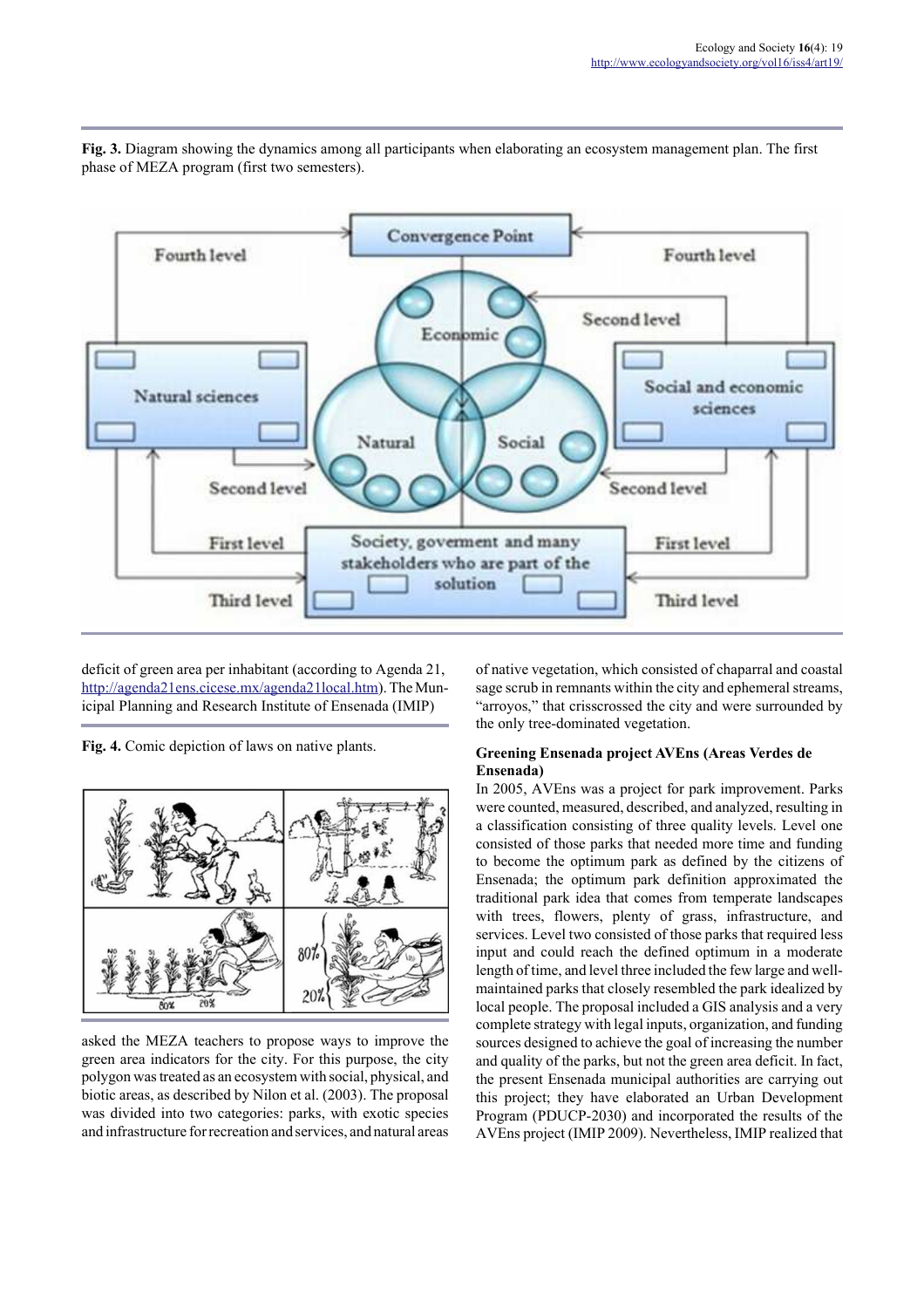

**Fig. 6.** El Campillo eroded temporal river (taken from MEZA-UABC 2010).

other types of parks were needed. Therefore, the next studentteacher groups made an ecosystem management plan for the natural areas within and surrounding the city.

#### **The natural remnants rescue: ANUEns project**

The objective of the ANUens (Areas Naturales Urbanas de Ensenada) project was the incorporation and reevaluation of natural area remnants within the city. This idea had to be further divided because ephemeral streams needed different strategies than chaparral and coastal sage scrub. Natural vegetation remnants had been studied by one MEZA teacher (Leyva et al. 2006, 2010, Leyva 2009) and as indirect components of other student projects. Because of limited space, these projects are not described thoroughly, but they have influenced the IMIP to consider the city of Ensenada to be an urban ecosystem, where dry vegetation could be as beautiful as artificial green parks. Coastal sand dunes and steep slopes within the city are considered "protective areas" (to protect the people), and other remnants are protected as natural areas for biodiversity.

# **Ephemeral rivers project: Arroyos**

The ARROYEns Project was the proposal to recover ephemeral streams in Ensenada. In this project, three strategies were developed to build three different kinds of parks in the southern part of the city. Ensenada is interwoven by 10

**Fig. 5.** Risk and vulnerability zones in the Campillo (taken from MEZA-UABC 2010).

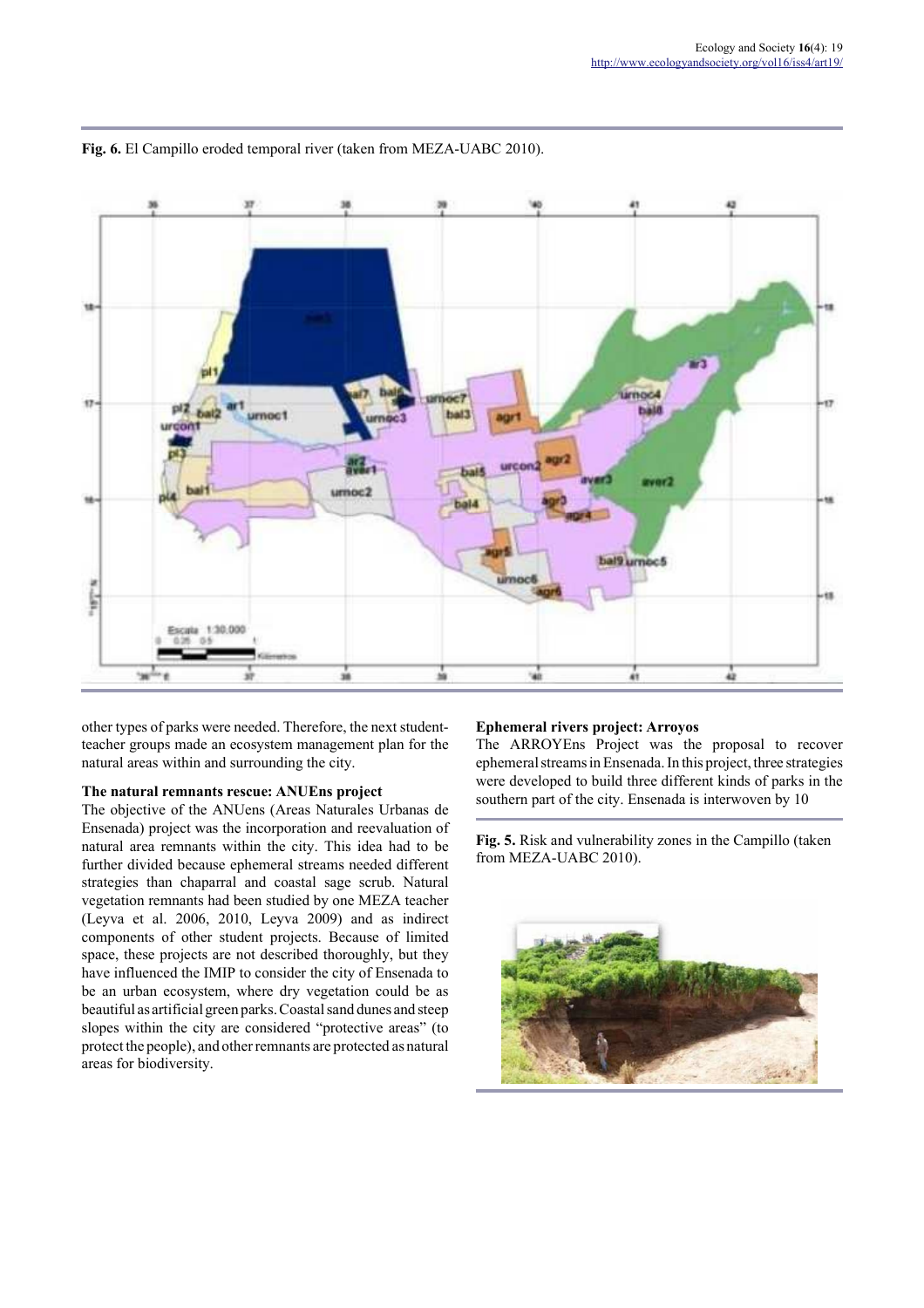ephemeral streams that function mainly in pluvial drainage and transport of sediments to the municipal beach. These ecosystems are habitat to the only tree species in the shrubby landscape that characterizes the semiarid type of natural spots within the city. Because these ephemeral streams are dry most of the time, people forget the intensity of the rain and build over the dangerous terrains (Fig. 5), despite a law forbidding it.

An antecedent for this project was proposed by the 2008 student-teacher team for the northern part of the city, Arroyo San Miguel. The plan has been appropriated by the local residents and supported by the PRONATURA NGO. They have enlarged the park and obtained funding and legal support (www.elvigia.net/noticia/convierten-arroyos-en-parques).

In the 1990s, the neighbors of one of the most transformed arroyos organized the Chapultepec Ecological Committee to create a natural park, El Campillo, focusing on a small patch close to the beach, because of the lack of green areas within the city. The Mexican Water Commission asked them to present "a project." Because they did not know how to elaborate such a project, they asked MEZA for assistance. Their idea was to build a sightseeing spot and recreational activities.

**Fig. 7.** Ecological and social research in the Campillo (taken from MEZA-UABC 2010).



Our ecosystem management plan (2009 team) included three scales or projects: (1) macro scale, wherein the ephemeral streams were analyzed by state-stress-response scheme (PDUCPE-2030), (2) mesoscale, wherein the impacts and threats to the Escorpión-El Campillo stream were analyzed and considered in the design of linear parks, and (3) micro scale, wherein we compared recreational aptitudes with the actual land use (Fig. 6). The project analyzed the eroded, almost unvegetated arroyo and proposed regeneration activities including the reuse of water, a menu of different types of recreation, many of which were linked to environmental educational activities, and various designs for the infrastructure and recreational services (Fig. 7). Our study was the key in obtaining the area for the park. Now the community has the sightseeing spot (infrastructure) they demanded and the park is under construction. To incorporate ecosystem management paradigms, the plan included a wider vision of the park, the ecosystem to which El Campillo belongs, and the whole ephemeral stream (Escorpión) that had been interrupted by houses and streets causing flooding when it rained. This coarse-scale project included several ideas to restore the natural flow and incorporate other parks along the arroyo. To enlarge the ecosystem concept, the third project provided practical recommendations to convert the natural arroyos to linear parks within the city. This scaling approximation was crucial in achieving the concession of the area, because El Campillo was considered to be a pilot linear park.

The success of this plan is measured by the appropriation of the idea by the local organization. Despite the fact that their own first idea was based only on infrastructure, they accepted a larger project that considered the management of the whole riparian ecosystem rather than their own small backyard park. In this plan, the most rewarding contribution to our training was the social participation. People from the study site remained fascinated with the project (Fig. 8).

**Fig. 8.** The Municipal Planning and Research Institute of Ensenada (IMIP), Water Commission, congressman, and local stakeholders who asked for the El Campillo Project; teachers and students of MEZA program.



The decision makers and authorities attended the presentation and validated our proposal (www.elvigia.net/noticia/conviertenarroyos-en-parques). We consider this to be practical evidence of the MEZA philosophy acting together with the aspirations of the local people. In fact, the authorities in Ensenada have included this management plan in their strategies for the Ensenada Urban Development Program (IMIP 2009).

## **ECOTOURISM TO PRESERVE LOCAL LAND OWNERSHIP AND ECOSYSTEMS BIODIVERSITY**

The most recent project was for the Ejido Coronel Esteban Cantú, in the rural area of southern Ensenada (Fig. 9). In August 2010, the leader of the community asked MEZA for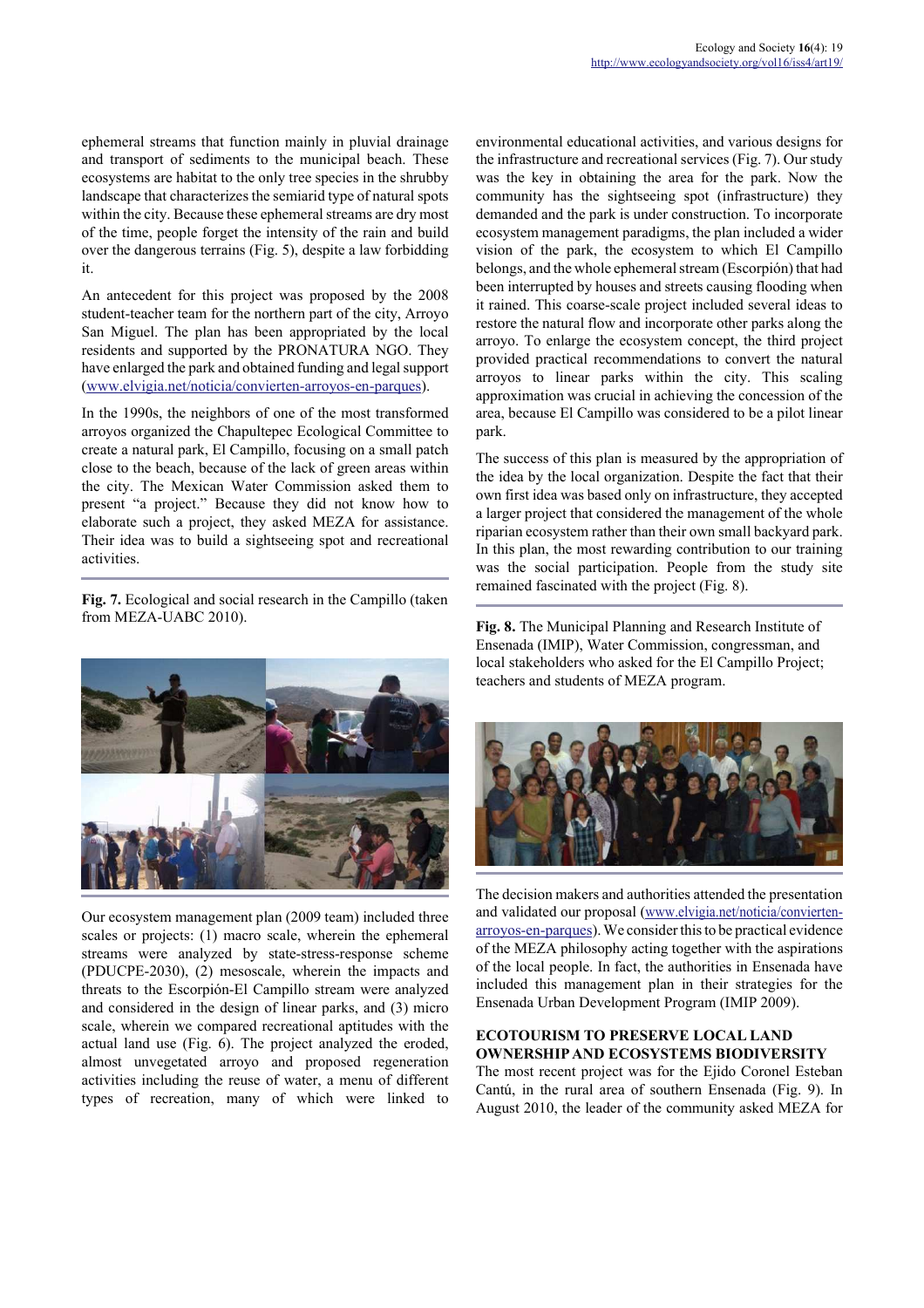technical expertise in identifying the natural resources of the ejido (Fig. 10) to develop their incipient apiculture. He said, "we can all obtain some benefits because you are students of the master's program, therefore you can help us with academic and technical instruction, and we can also provide you the space and facilities in the ejido to realize your university practices." The most important issue we (the 2010 team) heard was, "we want you to tell us what we can do in our ejido so we don't have to sell it." This is currently a common problem in rural areas because baby boomers from the U.S. are buying their land at low cost. These remarks made a perfect starting point for multidisciplinary studies and ecosystem management proposals.

**Fig. 9.** Observation work in the ejido.



**Fig. 10.** Natural and scenic resources.



After the first meeting, the MEZA students had to investigate the most common environmental problems in the ejido to place the apiculture issues in context. The first part of the research was to characterize the social and ecological state of the ejido and to search with other "ejidatarios" for more projects that they were willing to have. Through this ethnographic (Fig. 11) and ecological research (Fig. 12), four projects emerged, of which apiculture was desired the most. However, four months later, when we presented our results a new leader arrived. "Comisario ejidal" changes every three years. The new leader was interested in ideas that were different from those of the former leader. Therefore, the apiculture project had to be adapted to a new political interest, ecotourism. It is important to mention that the new comisario ejidal is a woman, which represents a space gained by women. Her leadership demonstrates the empowering of women and signifies a new era in the behavior of the Mexican ejidos. Nevertheless, this did not change the political attitude shared by most leaders in that they want their own idea to prevail over those of the former leader. Among the projects there was a petition for an ecotourism business plan in a "communal space that can be used by all the ejidatarios for different activities and personal interests." This was the first situation in which opposition occurred among the groups of ejidatarios, because some wanted activities like apiculture whereas others wanted ecotourism.

**Fig. 11.** Ethnographic research in the ejido.



**Fig. 12.** Ecological research in the ejido.



The most interesting creative work for the ecosystem management plan was to design a proposal attending to both necessities and wishes. The delivered plan included biological,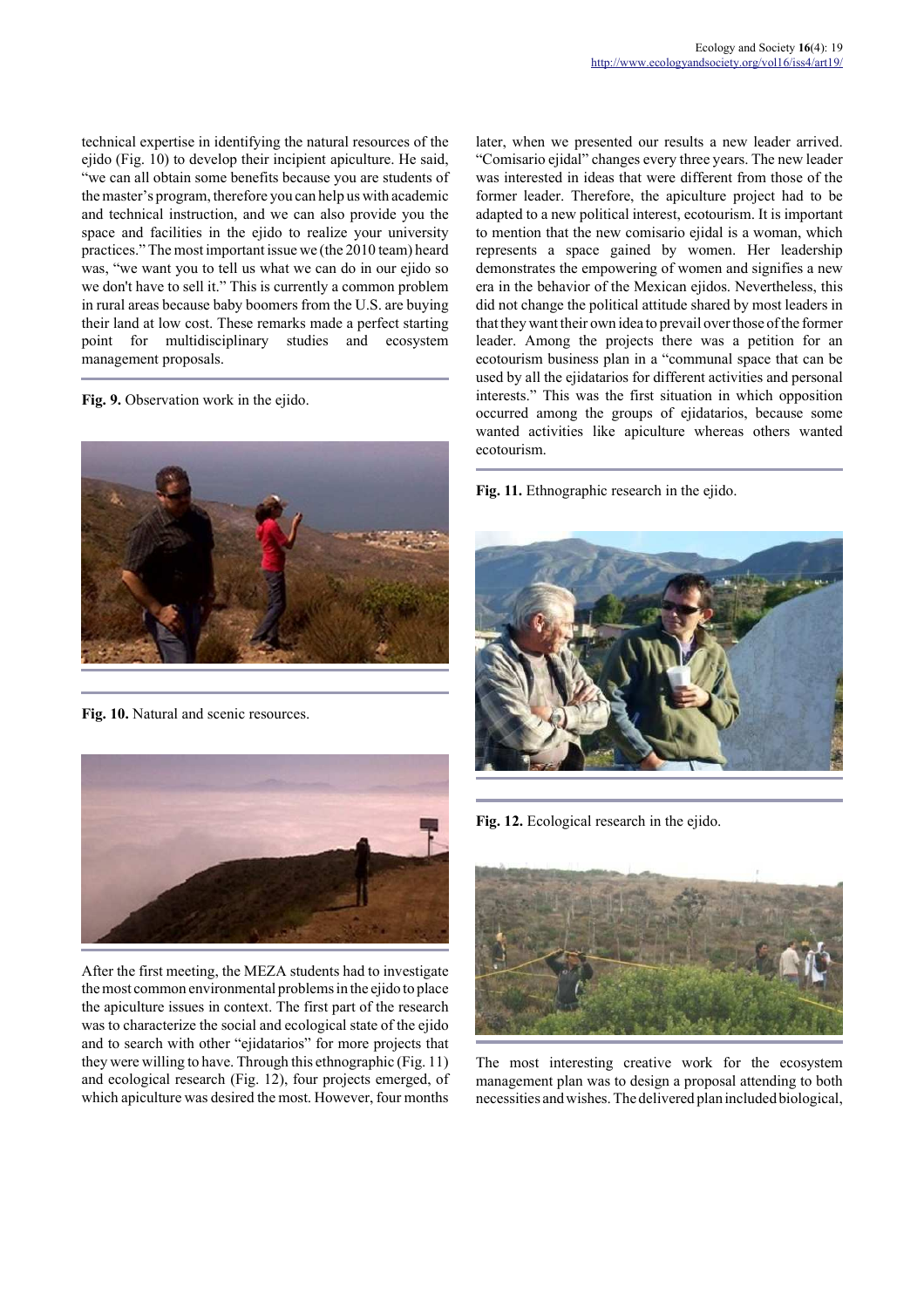social, and economic information, plenty of thematic cartography and a photographic album of the ejido, which is useful for any business project they might create. Likewise, there was a map with the collective imagery created by all of the participants (Fig. 13). There was a flora list for apiculture. There was also an ecotourism business plan, with all of the requirements to apply for road improvement; this need was mentioned several times and because there was one topographer in the team we could prepare the format and requirements for the petition. Additionally, there was a projection of the capital gain that provided encouragement not to sell their land and to instead apply for one of the projects we suggested in the ecosystem management strategy.

**Fig. 13.** Collective imagery by ejidatarios (taken from MEZA-UABC 2011.)



At the end the ejidatarios showed their approval and support for the management plan generated by the team (Fig. 14). Furthermore, we were convinced of the importance of the MEZA teaching techniques and hope that others will recognize their effort and commitment, which has been applied to 196 students and many communities within Ensenada and beyond in the last 20 years.

**Fig. 14.** Meeting with the ejidatarios (taked from MEZA-UABC 2011).



## **CONCLUSION**

Management of arid ecosystems is a Master of Science program with 20 collective ecosystem management plans, each with several projects, that have influenced regional development, particularly in the semiarid city where the university is located.

The MEZA program accepts students from diverse disciplines and seeks different personalities in its teams because there is a necessity to factor an individual's vision into issues of risk taking, flexibility, a common vision, creativity, and crossdisciplinary thinking. There are leaders, integrators, finishers, and even individuals whose function is to wake the team by bringing coffee, cookies, and jokes. Everyone has a function in the process, every function is as important as the others, and every person collaborates in his or her work. It may sound easy, but it is not.

Ecosystem plans continue to address inquiries by the local communities and/or government, linking scientific and empirical knowledge with the decision making processes. Science is necessary for the proposals, but science is not enough; social participation and the inclusion of decision makers in the multidisciplinary process are the necessary conditions for achieving successful results and integrating concepts about sustainable development. Twenty years of MEZA experience has to be shared with others because we believe it has been a successful enterprise by a creative and energetic team of teachers.

*Responses to this article can be read online at: http://www.ecologyandsociety.org/vol16/iss4/art19/ responses/*

#### **Acknowledgments:**

*We acknowledge Ileana Espejel and Claudia Leyva who provided information about past projects, which was important for writing this article. Additionally, they have been and will continue to be an elemental part of the MEZA staff. Likewise, to Evarista Arellano, Roberto Martínez, Ricardo Eaton, and every person who has contributed to MEZA's success, because the projects, impacts, and many benefits it has had in northwest Mexico are and will continue to increase human well-being.*

# **LITERATURE CITED**

Bunge, M. 1960. *La Ciencia: su método y su filosofía.* Universidad de Buenos Aires, Buenos Aires, Argentina. [online] URL: http://www.aristidesvara.net/pgnWeb/metodologia/ metodo cientifico/naturaleza metodo/bunge libro aristidesvara. pdf

Chávez-Cortés, M. M., and J. M. Chávez-Cortés. 2006. La influencia de la transdisciplinariedad en el manejo de los